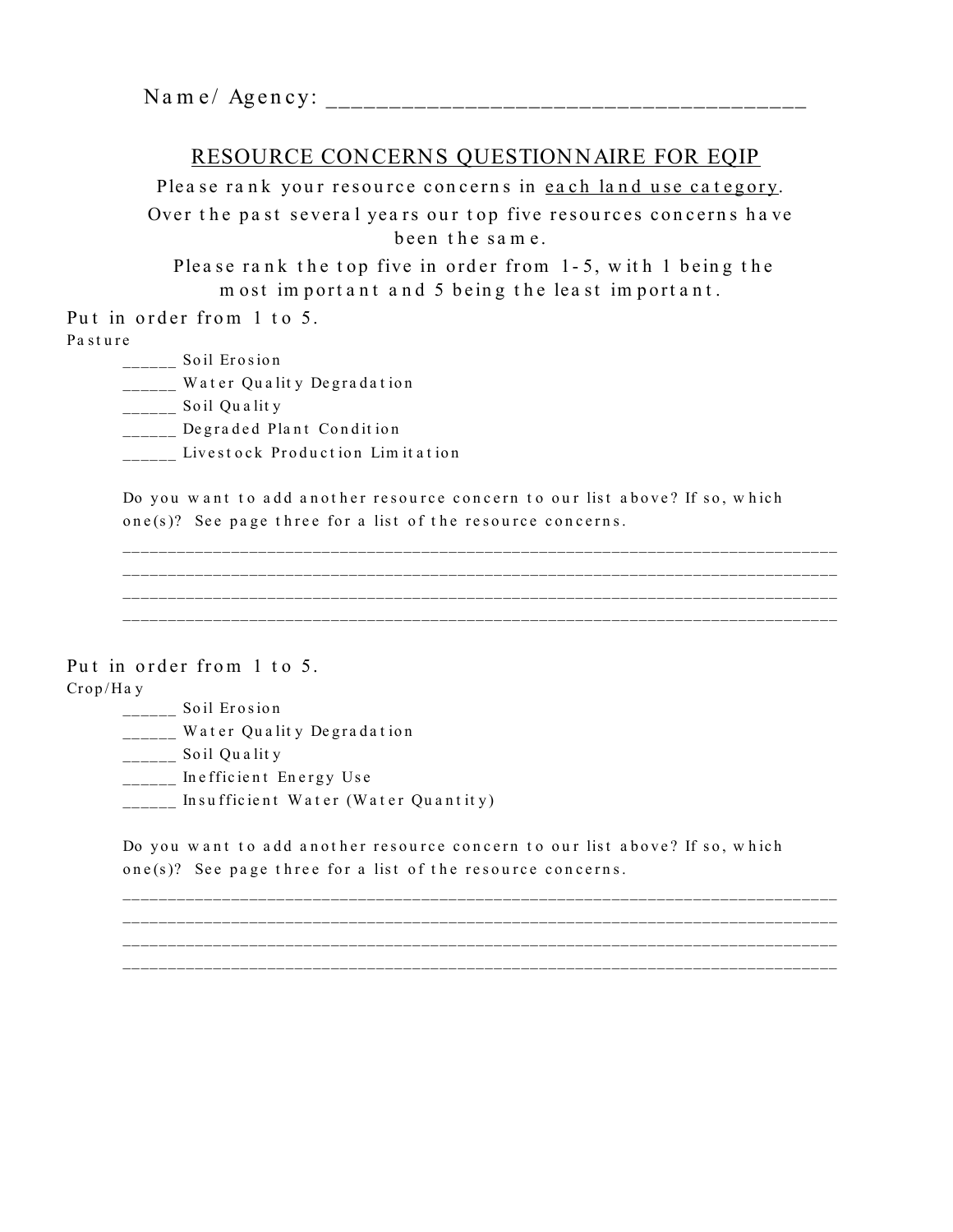Put in order from 1 to 5. Forest/Wildlife

- \_\_\_\_\_\_\_ Soil Erosion
- \_\_\_\_\_ Water Quality Degradation
- \_\_\_\_\_ Fish and Wildlife Inadequate Habitat
- Degraded Plant Condition
- $\frac{1}{1}$  Soil Quality

Do you want to add another resource concern to our list above? If so, which one(s)? See page three for a list of the resource concerns.

Put in order from 1 to 5. Headquarters/Animal Waste

- - Inefficient Energy
	- \_\_\_\_\_\_\_ Water Quality
	- \_\_\_\_\_\_\_\_ Soil Erosion
	- $\frac{1}{2}$  Soil Quality
	- Air Quality

Do you want to add another resource concern to our list above? If so, which one(s)? See page three for a list of the resource concerns.

> Send in by  $\sqrt{5a}x: 855 - 589 - 9004$ Email: <u>amanda.roberts@sc.nacdnet.net</u>